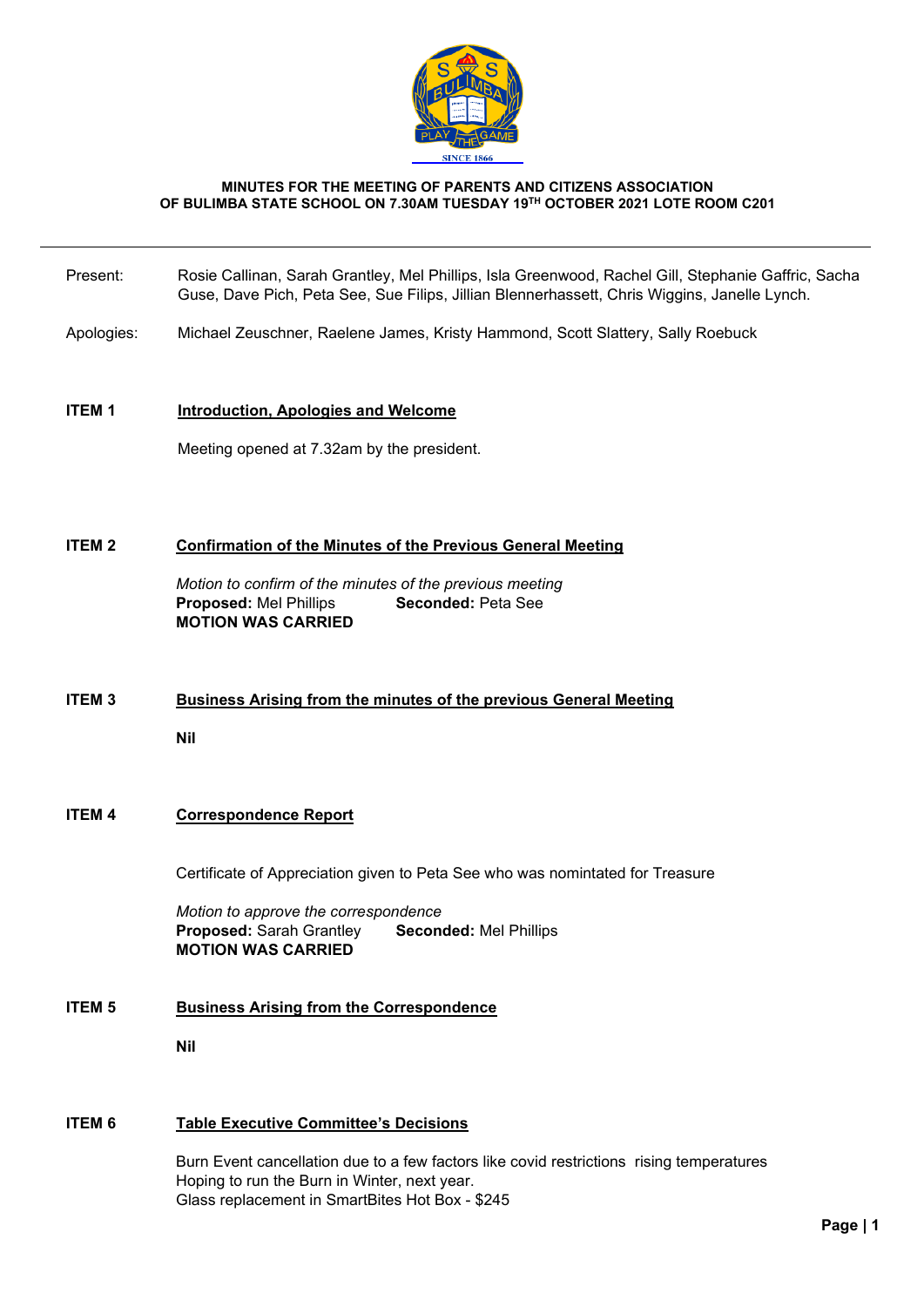Electronic Signage replacement not repair – in Motions on Notice Large amounts have already been spent on repairs, there are better options available. Three quotes were obtained. The P&C will use the \$10k grant received and the school will reduce the P&C payment by \$5k. The P&C will arrange for the sign to be replaced. Smart Bites Airconditioning Quotes review - Kolda chosen \$11,154

*Motion to approve the Executive Committee Decisions* **Proposed:** Sarah Grantley **Proposed:** Mel Phillips **MOTION WAS CARRIED**

## **ITEM 7 Treasurer's Report and Financial Statement, and any business arising from the Treasurer's report and financial statement**

Report tabled by Treasurer There are a few grants coming up. Would like to submit something for the Cancer Council Shade Grant. What does the school want? Shade to Quad, new bottom oval playground or Multi Use courts. The P&C would have to co-contribute %25. Also Community Benefit Gambling fund.

*Motion to approve the Treasurer's Report* **Proposed:** Sarah Grantley **Proposed:** Mel Phillips **MOTION WAS CARRIED**

## **ITEM 8 Business Unit reports and financial statements and any business arising from the business unit reports and financial statements**

Tabled by Isla Greenwood and Rachell Gill Summary on fee increase.

Fee have not increased since 2020, Staffing costs have increased. It's a small reasonable increase not intended to catch up on the two years without an increase. Comparison of fees in the area supports the 4% increase. The services offered are very competitive.

Thank you to Staff at OSHC: Isla, Rachel and Allyson for smoothly transitioning management during Sally Roebuck's Maternity Leave.

*Motion to approve the Business Unit Reports* **Proposed:** Mel Phillips **Seconded:** Sarah Grantley **MOTION WAS CARRIED**

## **ITEM 9 Sub Committee Reports**

Swim Club report tabled by Sarah Grantley 124 Registered swimmers (up from about 100 last year) Good turn out despite the rain If there are any hardship cases that are interested swimming please contact Sarah or Janelle. BBQ is worse for wear? Difficult to light, burners not working. It appears to be a different BBQ from last year. If we can't find a better BBQ, we need to look at purchasing a new one. Some issues with the Gates has been locked. Going forward can the Playground gate can be locked please and then leave Gate 4 (Oxford St Middle Gate) open. Thank you to the school for the refurbished Swim Club office. Can the bins be brought back to the top of the school after use please.

*Motion to approve the Sub Committee Reports* **Proposed:** Peta See **Seconded:** Rosie Callinan **MOTION WAS CARRIED**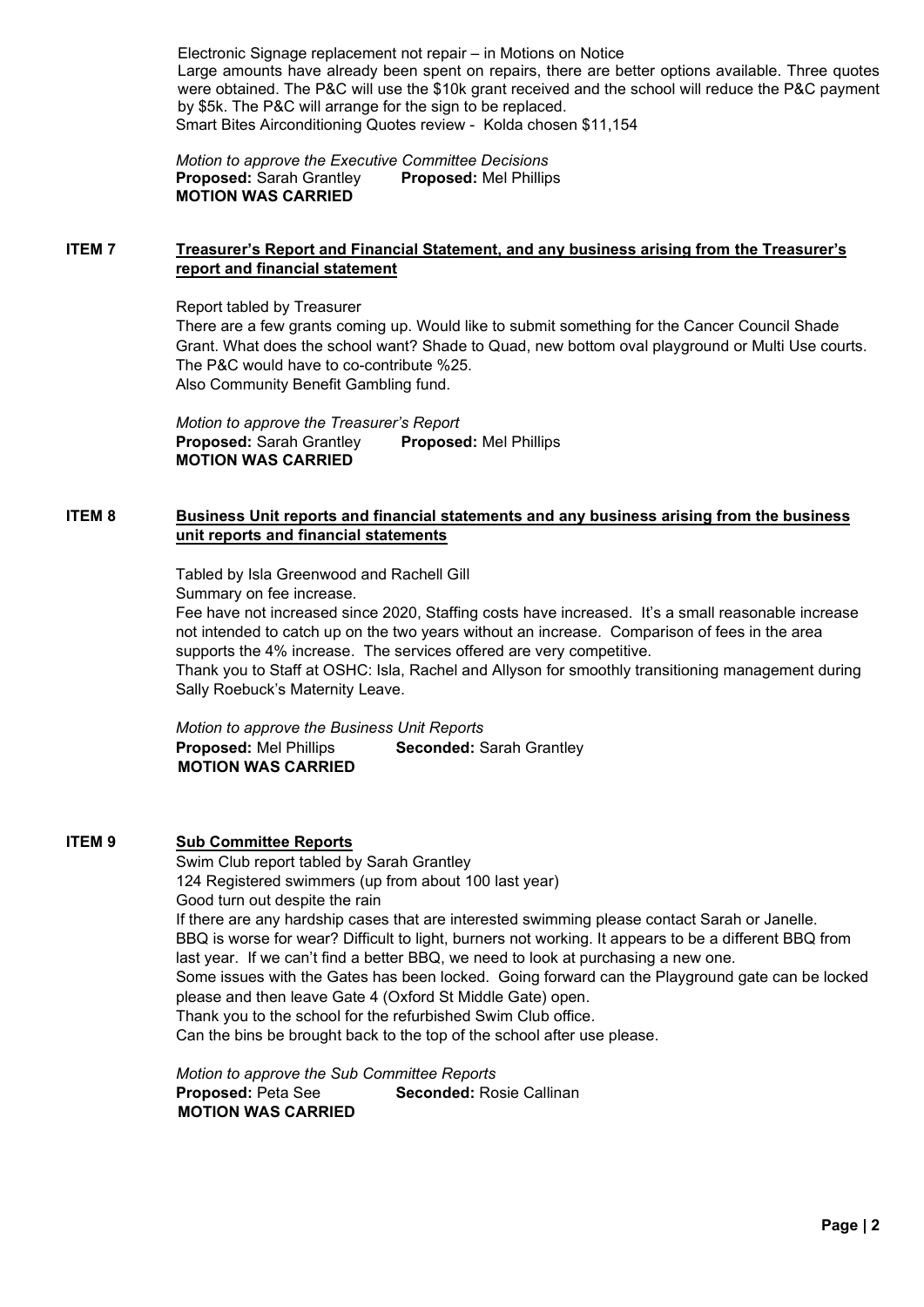#### **ITEM 10 Other Working Groups**

Grade 6 Graduation – Discussion about the bank account related to the year 6 graduation, that parents use to deposit funds into for any expenses related to graduation activities. In the past the P&C have also contributed \$500 to year 6 Graduation expenses. The School and P&C expressed concerns related to the transparency and management of these funds in the hands of two volunteer parents. It is not able to be audited and while there is no suspicion of improper use of the monies the potential is there. The P&C were asked to take over this account for the year 6 group – making it auditable and the P&C are more comfortable donating money to the celebrations of the graduating year group. A separate stream in the P&C accounts can be allocated to year 6 and parents can pay into this with peace of mind. It can be reported on and fully audited. Each year group should form a working group of volunteers that can work with Janelle. A clear process that can be followed each year with someone experienced providing guidance. This process was agreed upon by the members present. If it is not followed then the P&C will not contribute money. The existing account will be closed.

**ACTION: For this process to be motioned at the next general meeting**

#### **ITEM 11 Principal's Report**

Report tabled by Acting Principal Jillian Blennerhassett Pool update – Q Build inspected the leak – have engaged someone to give them a quote and potentially look at regional funds to attempt a fix. This is the first time the department have offered to look at the leak. If anything goes ahead it will be in the holidays.

*Motion to approve the Principal's Report* **Proposed:** Dave Pich **Seconded:** Sarah Grantley **MOTION WAS CARRIED**

#### **ITEM 12 President's Report**

Golf Day will be held on the 6<sup>th</sup> of November Flicks on the Fairway – having trouble getting a date/location Preparing for Puberty – two dates  $9<sup>th</sup>$  and 23<sup>rd</sup> of November. Will not release the second dates until the first date is filled. Will go live on Facebook and in the newsletter.

*Motion to approve the president's report* **Proposed: Sarah Grantley Seconded: MOTION WAS CARRIED**

#### **ITEM 13 Motions on Notice**

*1. Motion to approve proposed fee increase to OSHC services effective January 2022 as outlined below:*

*Before School Care Permanent booking fee = \$15.75 (increase of 75 c) Casual booking fee = \$17.75 (increase of 75 c)* 

*After School Care Permanent booking fee = \$23 (increase of \$1.00) Casual booking fee = \$25.00 (increase of \$1.00)*

*Vacation Care and Pupil Free Day Early Bird booking fee = \$53.00 (increase of \$2.00) After Early Bird cut off fee = \$58.00 (increase of \$2.00)*

**Proposed:** Dave Pich All Members in Favour **Unanimous decision MOTION WAS CARRIED**